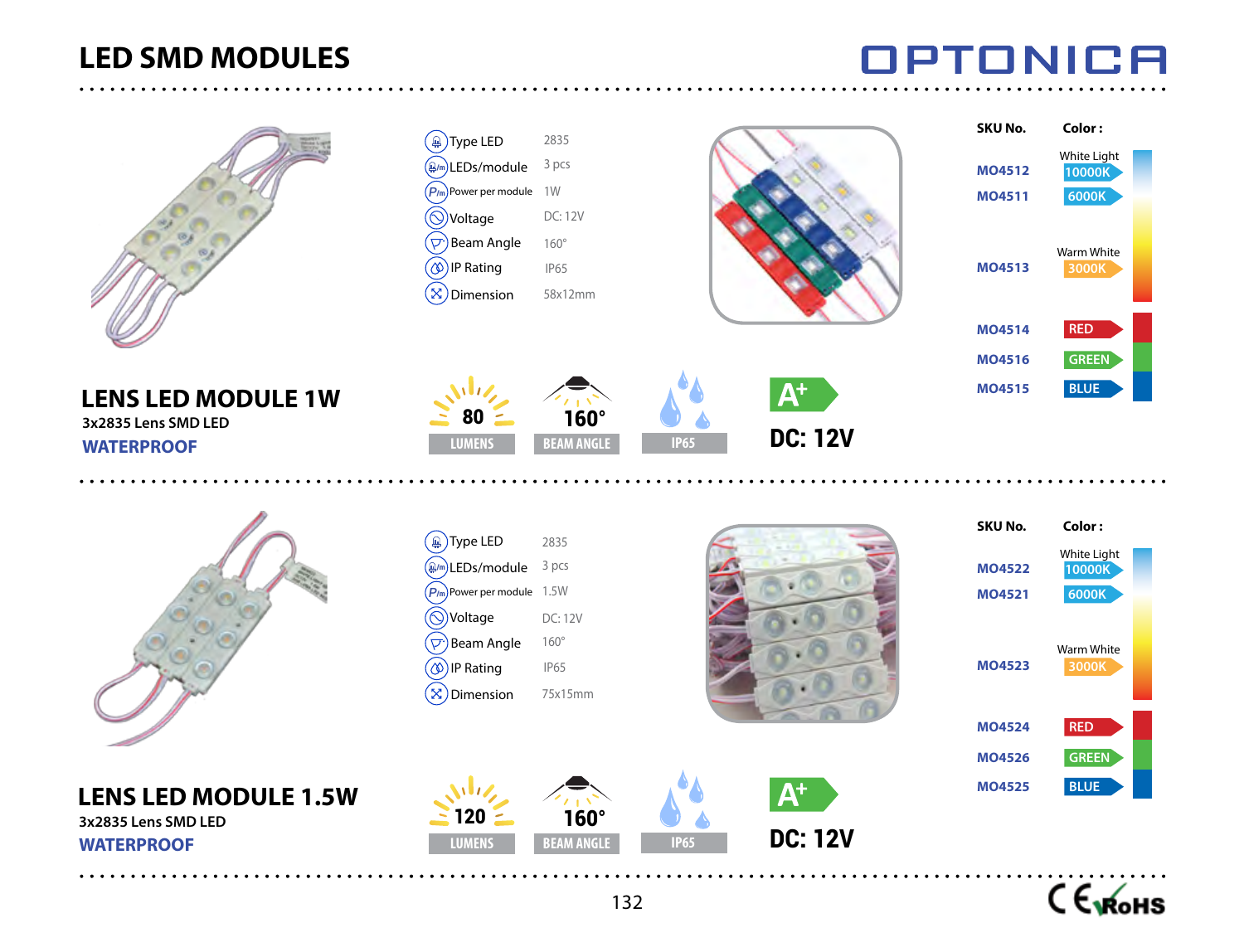# **LED SMD MODULES**

**OPTONICA** 



C Exforms